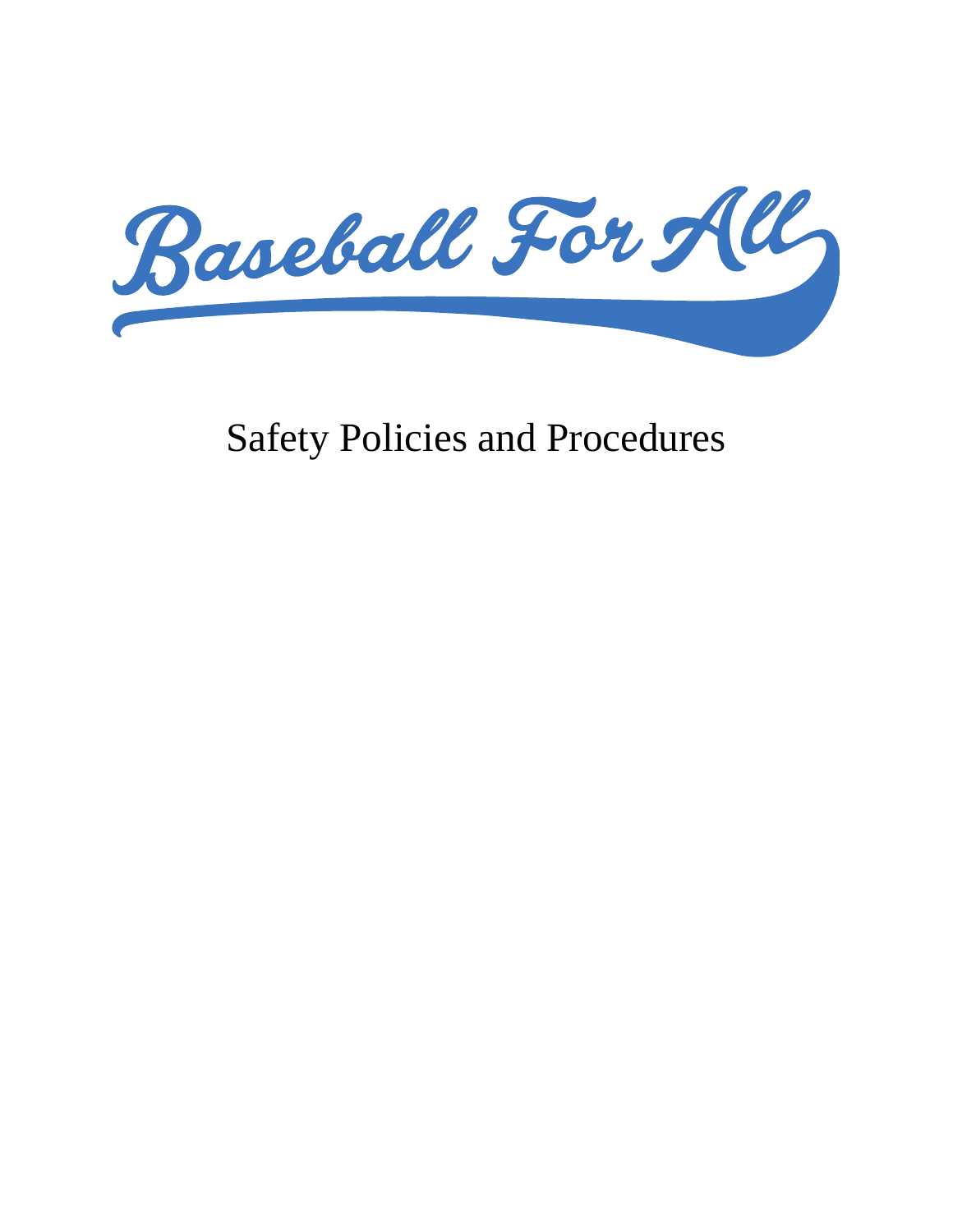# **Introduction**

Baseball For All is a national nonprofit providing opportunities for girls, ages 6-18, to play, coach, and lead in baseball. In response to the formalization of Senate Bill 534 (2017), and with the support of U.S. Center for Safe Sport, Baseball For All is implementing the following policies for the prevention and administration of instances of sexual abuse and violent crimes within our sport, nationwide. This handbook is adopted from USA Baseball's BASE Minor Athlete Abuse Prevention Policies. Baseball For All enforces a zero-tolerance policy. Any individual who has been suspected or convicted of any crimes sexual or violent in nature will have no engagement with Baseball For All.

Working Definition: PROGRAM is used throughout this document and refers to all Baseball For All teams and organizations who participate in Baseball For All activities.

# Table of Contents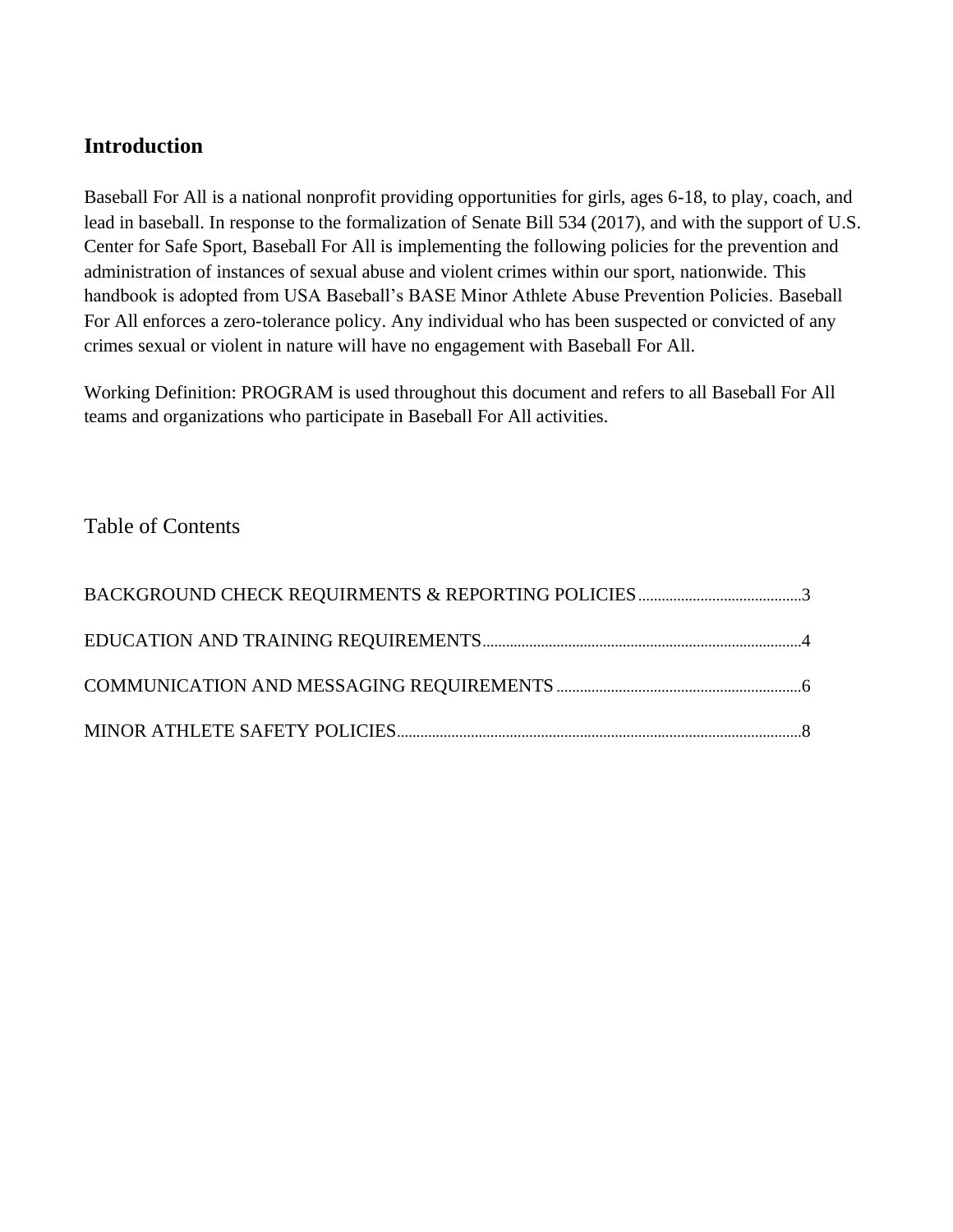

# **BACKGROUND CHECK REQUIREMENTS & REPORTING POLICIES**

PROGRAM is required to conduct background checks on managers, coaches, board of directors' members and any other persons, volunteers or hired workers, who provide regular services to the program and/or have repetitive access to or contact with players.

The Background check will be conducted through USA Baseball's site at [USABDevelops.org.](http://usabdevelops.org/)

The background check will search the National Criminal Database, as well as the National Sex Offender Registry, including all 50 states, U.S. territories, and American Indian tribe registries.

Baseball For All and the PROGRAM must have documentation of successful background check. Criminal background checks will be conducted on at least an annual basis or as otherwise required by law.

Baseball For All enforces a zero-tolerance policy. Any individual who has been suspected or convicted of any crimes sexual or violent in nature will have no engagement with Baseball For All.

If, during the course of coaching or volunteering with the PROGRAM is accused, arrested, indicted or convicted of a criminal offense against a child, it is the duty and responsibility of the PROGRAM to notify Baseball For All. The PROGRAM must also notify Baseball For All report of any individual they have banned or suspended for any reason PROGRAM must communicate that it enforces a zerotolerance policy.

Individuals are banned or suspended based on being accused, indicted, arrested or convicted of any crimes sexual or violent in nature. Baseball For All will report to USA Baseball coaches and volunteers who are banned or suspended from PROGRAM as well as their own internal staff.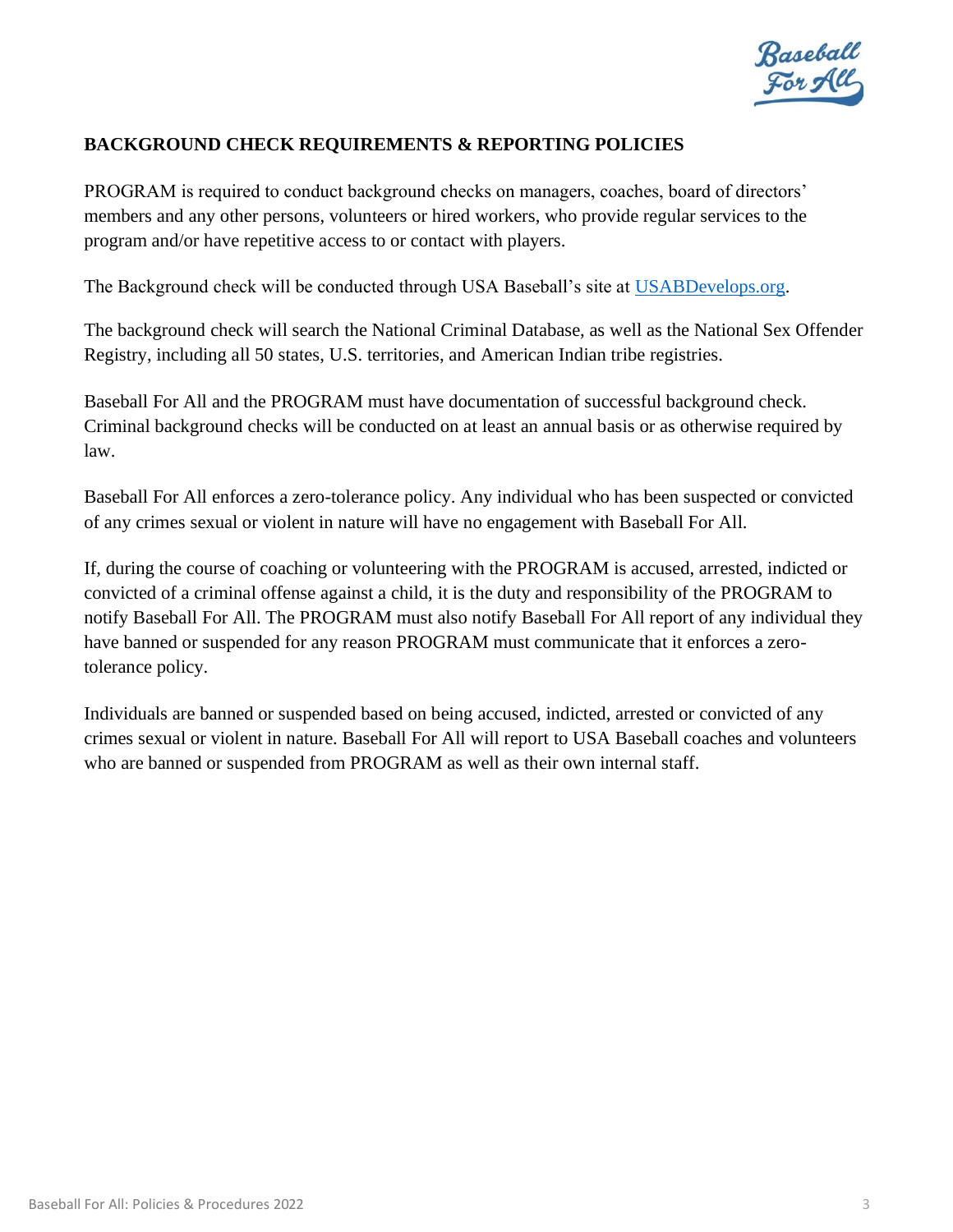

# **EDUCATION & TRAINING REQUIREMENTS**

As required by federal law, all coaches and volunteers with direct contact to athletes will complete the "Abuse Awareness for Adults" online course. Course can be found on the USA Baseball Development [USABDevelops.com](http://usabdevelops.com/) website. Proof of completion of the courses will be sent to Baseball For All by USA Baseball.

The Abuse Awareness for Adults course is hosted by former Major Leaguer, David Ross. The Course provides resources to create a positive and safe environment for all athletes, coaches, parents, umpires, and spectators by understanding how to recognize misconduct and abuse of all types. Topics covered include how to identify and report incidents and what abuse awareness policies should be in place.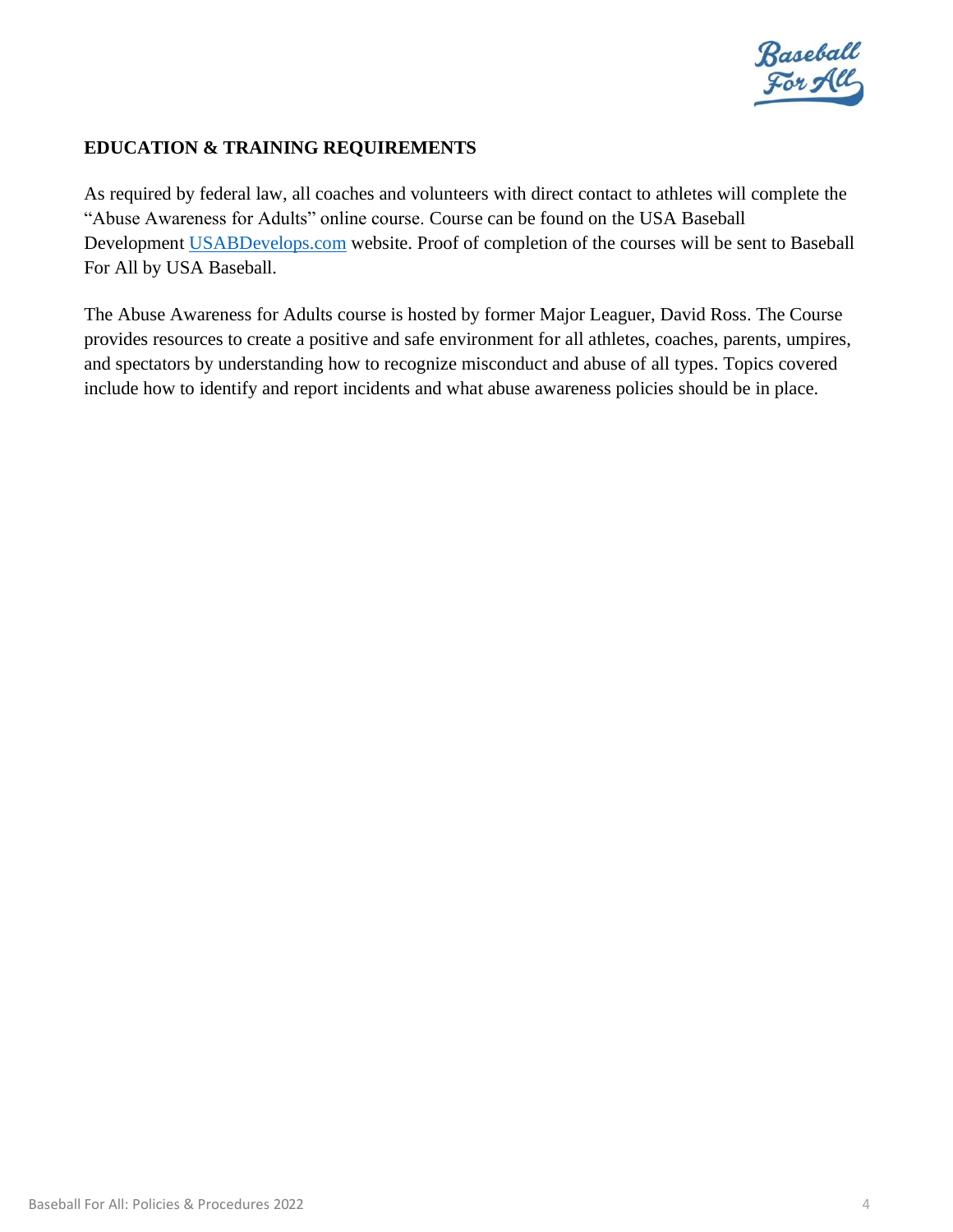

# **BEING A BASEBALL FOR ALL COACH**

To coach for Baseball For All, coaches must pass a background check, complete their SafeSport courses, register online at BaseballForAll.com, and agree to the BFA Coach Pledge.

# **The Baseball For All Coach Pledge**

A pledge inspired by real conversations with young girls in our program.

I will treat her as a baseball player.

I will honor her love of baseball by giving her playing time.

I will provide opportunities for her to play positions she's interested in.

I will cultivate a positive team environment.

I will respect each girl's opinions, lifestyle, and preferences.

I will demonstrate good sportsmanship towards opponents and umpires.

I will provide constructive coaching without yelling at, intimidating, or humiliating my players.

I will ensure parents treat players with the utmost respect without coaching or arguing from the stands.

I will compete knowing that win or lose, how I made her feel is what she'll remember most.

I will believe in her.

I will empower her.

I will help her find her strengths.

I will challenge her to be her best.

And above all else, I will dare her to follow her dreams.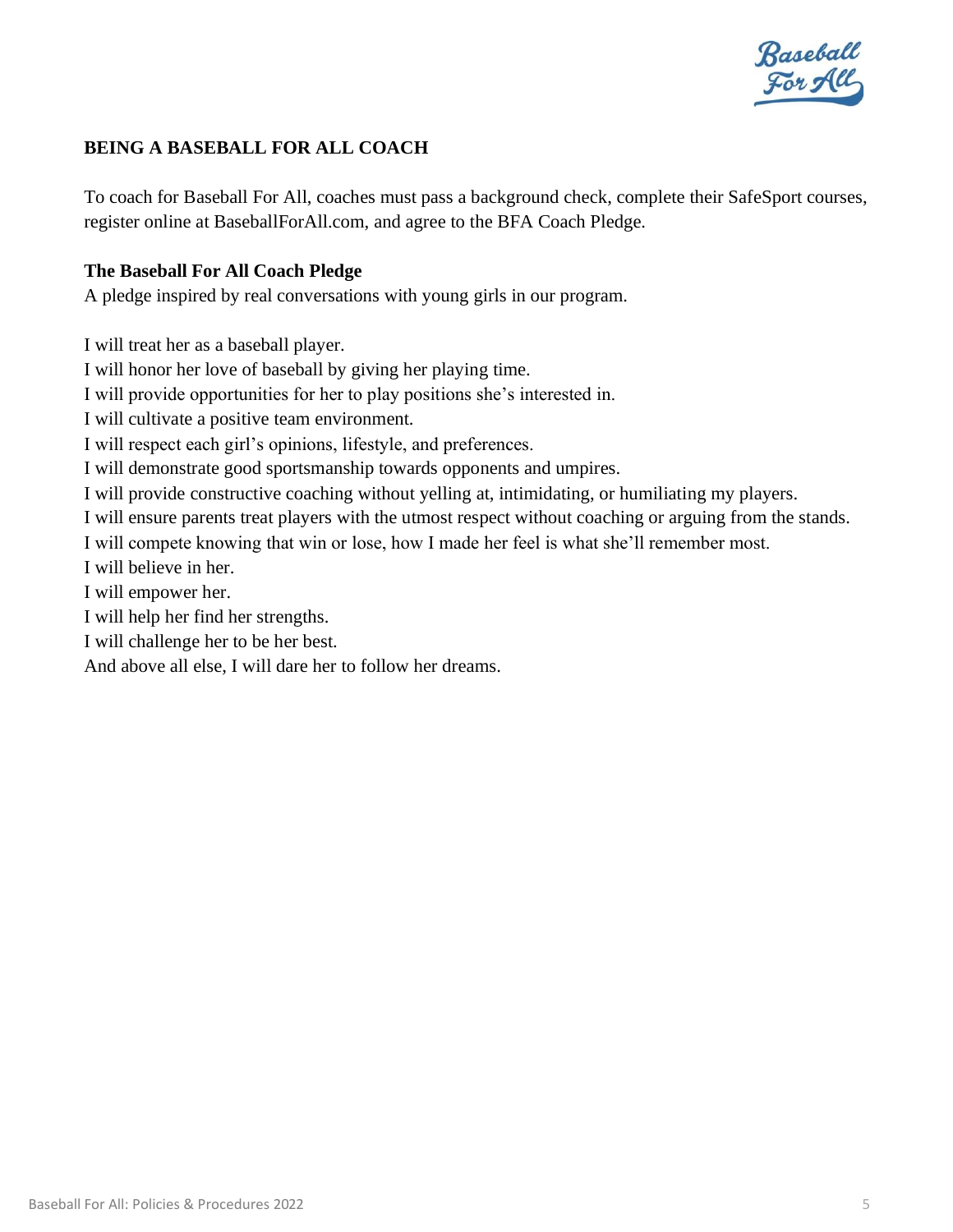

## **COMMUNICATION & MESSAGING REQUIREMENTS**

#### **Electronic Communication Policy**

As part of Baseball For All emphasis on minor athlete safety, all electronic communications between minor athletes and staff members, or other adults who have regular contact with minor athletes, must be professional in nature and for the purpose of communicating information about team activities. This policy applies to all staff members and other adults who have regular contact with minor athletes.

Content of any electronic communication should be readily available to share with the minor athlete's family. If the athlete is under the age of 18, any electronic text, social media or similar communication must copy or include the minor athlete's parent or legal guardian.

#### **Social Media**

Coaches may not have athletes join a personal social media page. Athletes and parents can friend the official PROGRAM page and coaches can communicate to athletes through the site. All posts, messages, text, or media of any kind between coach and athlete must be professional in nature and for the purpose of communicating information about team activities or for team- oriented motivational purposes.

Coaches are not permitted to maintain social media connections with minor athletes. Coaches are not permitted to accept any new personal page requests on social media platforms who are minors.

#### **Email**

Coaches and athletes may use email to communicate. All email content between Coach and Athlete must be professional in nature and for the purpose of communicating information about team activities. Where the coach is a staff member and/or volunteer, email from a coach to any athlete should come for the club website email. Another, coach, staff member, volunteer, and/or a parent or legal guardian must be copied when communicating with an athlete through email.

#### **Texting**

Texting is allowed between coaches and athletes. All texts between coach and athlete must be professional in nature and for the purpose of communicating information about team activities. Text messages cannot be sent to one individual minor athlete; the text must go to entire team or have an additional coach, staff member, volunteer included.

#### **Request to Discontinue All Electronic Communications**

The parents/legal guardians of an athlete may request in writing that their child not be contacted through any form of electronic communication by coach, staff member, or volunteer.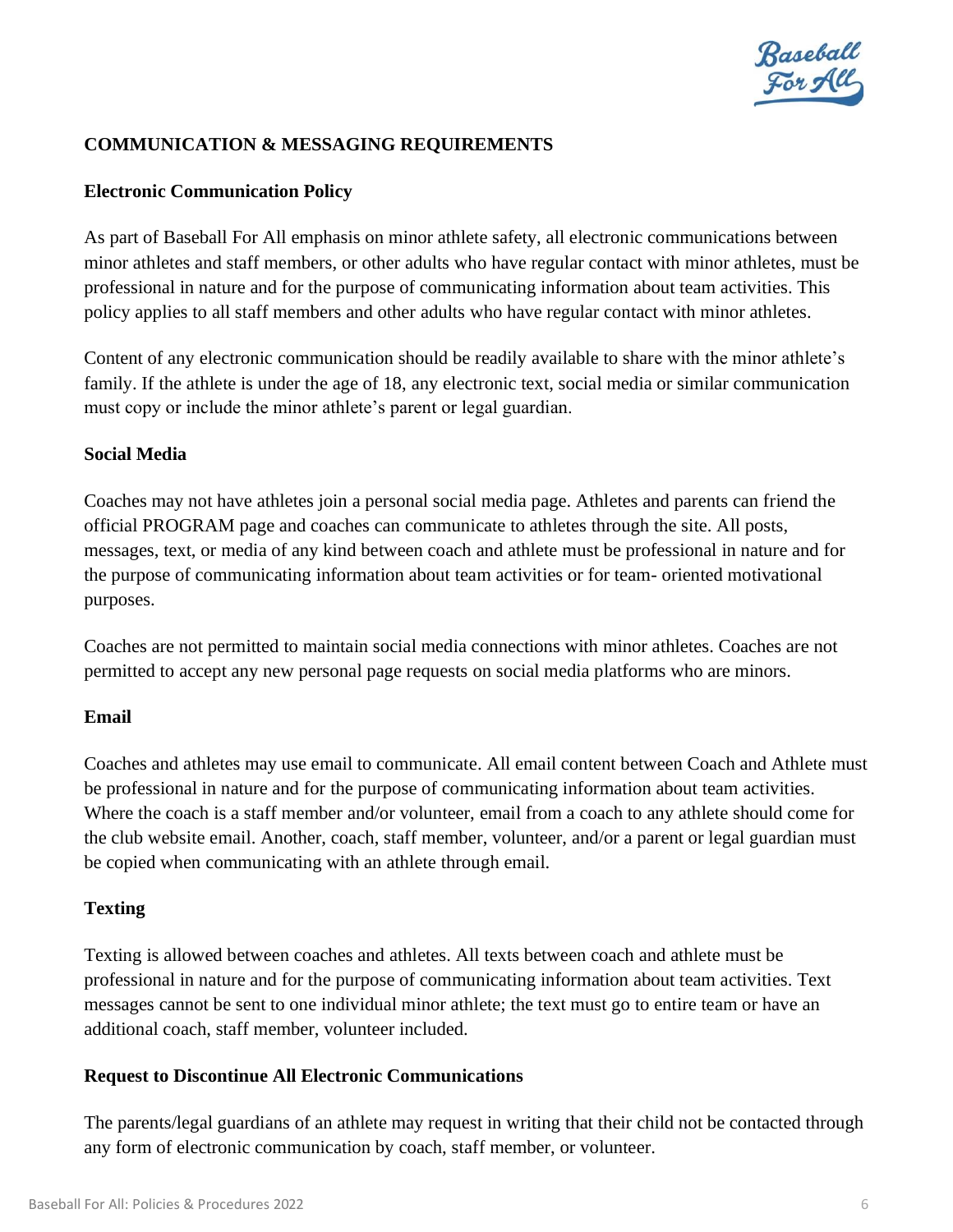

## **Electronic Imagery**

From time to time, digital photos, videos of practice or competition, and other publicly obtainable image of the athlete – individually or in groups – may be taken. These photos and/or videos may be submitted to local, state or national publications, used in club videos, posted on team or team associated websites, or team social media. It is the default guideline of the Baseball For All to allow such practices as long as the athlete or athletes are in public view and such imagery is both appropriate and in the best interest of the athlete and the PROGRAM. If the parent or legal guardian would prefer photos of their child not to be shared, this request should be submitted in writing to the PROGRAM and Baseball For All.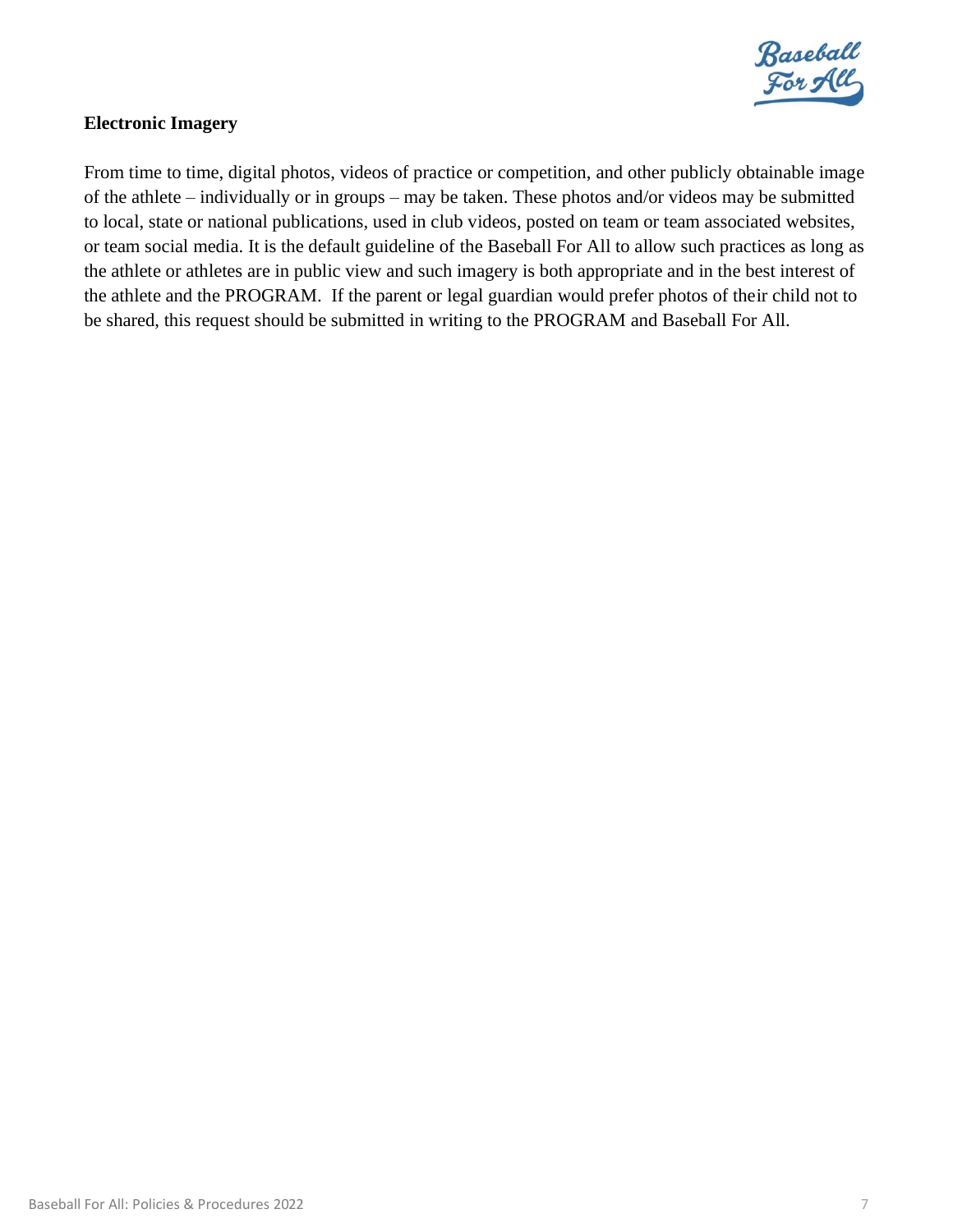

# **MINOR ATHLETE SAFETY POLICIES**

#### **Athlete-Coach Interaction**

Athletes must not be left unattended or unsupervised during events. When one-on-one interactions are necessary, they must be closely monitored.

### **Monitoring Athletes**

Adults are prohibited from being alone with an individual athlete in any room, facility, or vehicle. Interactions between adults and athletes must be easily observed and at an interruptible distance from another adult. Exceptions can be made if it's an emergency or the adult has obtained written permission from the minor athlete's parent/legal guardian.

#### **Individual Training Session**

An individual training session(s) with a minor athlete may be desired or necessary. In such circumstances, the athlete's training session should be open and observable by others. Additionally, written permission of a minor athlete's parent/legal guardian is required in advance of the individual training session(s). Parents/legal guardians are encouraged to attend the training session.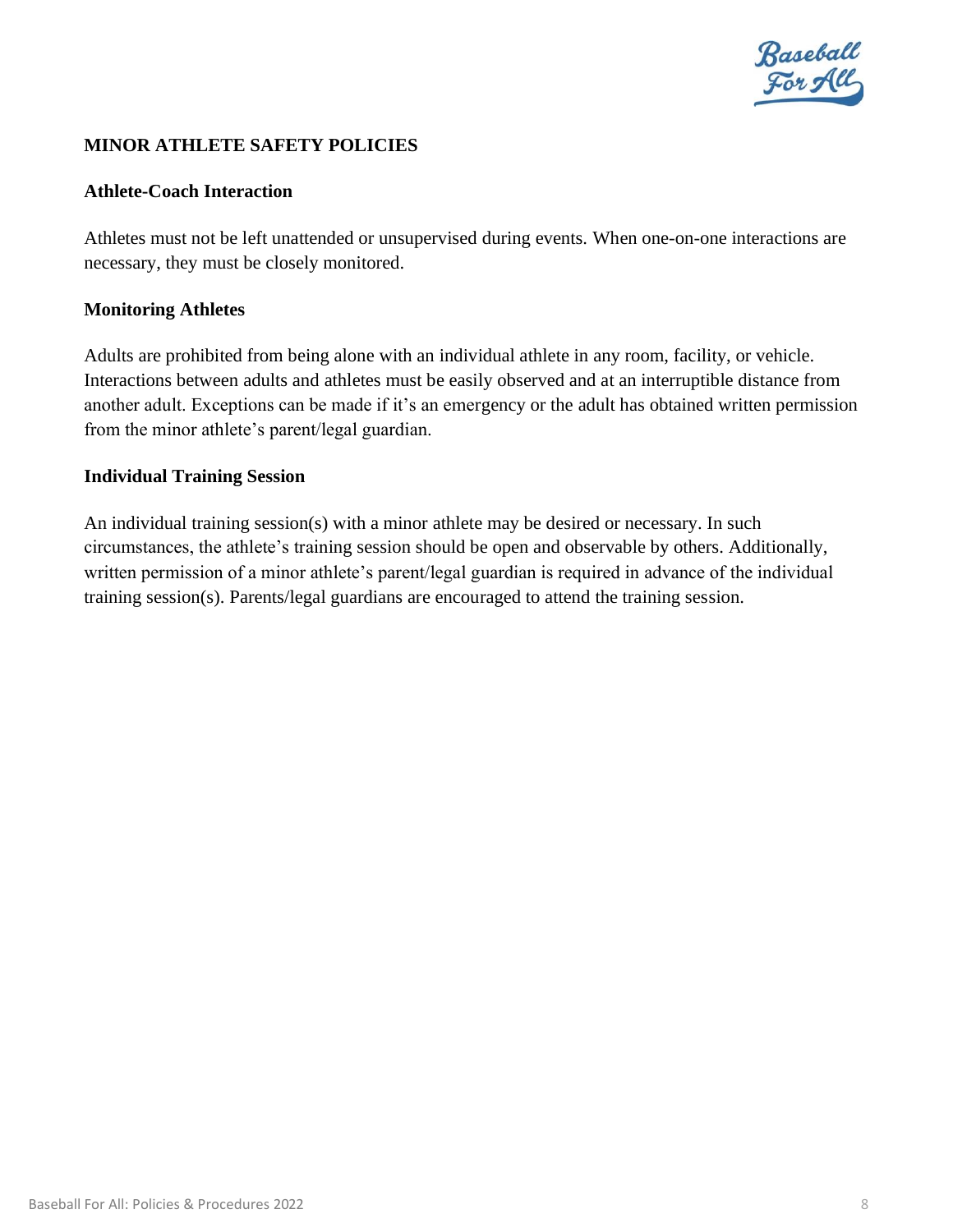

## **PROGRAM TRAVEL**

Travel is a standard aspect of our programming and Baseball For All has established policies to guide its travel, minimize one-on-one interactions and reduce the risk of misconduct. Adherence to these travel guidelines will increase minor athlete safety and improve the competitive experience while keeping travel a fun and enjoyable experience. This policy applies to all staff members and other adults who have regular contact with minor athletes.

We distinguish between travel to training, practice and local competition or events ("local travel"), and team travel involving a coordinated overnight stay to events ("team travel").

## **Local Travel**

Local travel occurs when a PROGRAM does not sponsor, coordinate, or arrange for travel. For local travel, parents/legal guardians of athletes are responsible for making all travel arrangements. In these instances, it is the responsibility of the parents/legal guardians of the athlete to ensure the person transporting the athlete maintains all safety and legal requirements, including but not limited to: a valid driver's license, proper insurance, well maintained vehicle, and compliance with all state laws.

In an effort to minimize one-on-one interactions, team staff members, coaches and/or volunteers who are not acting as a parent/legal guardian, should not drive alone with an unrelated athlete and should only drive with at least two other athletes or another adult at all times, unless otherwise agreed to in writing by the athlete's parent/legal guardian in advance of travel. In any case where a staff member and/or volunteer is involved in the athlete's local travel, a written parent/legal guardian release is required in advance. Efforts must be made to ensure that staff members, and other adults who have regular contact with minors, are not alone with an athlete or participant (e.g., picking up and dropping off the athletes).

Coaches, staff members, and volunteers who are also an athlete's parent/legal guardian may provide shared transportation for any athlete(s). We encourage parents/legal guardians to pick up their athlete first and drop off their athlete last in any shared or carpool travel arrangement. We also recommend completing a shared travel declaration form signed by the parents/legal guardians of any athlete who is being transported as part of such a carpool arrangement.

#### **Team Travel**

Team travel is overnight travel that occurs when a PROGRAM sponsors, coordinates, or arranges for travel so that its teams can compete locally, regionally, nationally or internationally. Because of the greater distances, staff members, and other adults who have regular contact with minor athletes, will often travel with the minor athletes. However, no staff member, or other adults who have regular contact with minors, will engage in team travel without the proper safety requirements in place, including: a valid driver's license, proper insurance, well maintained vehicle, and compliance with all state laws.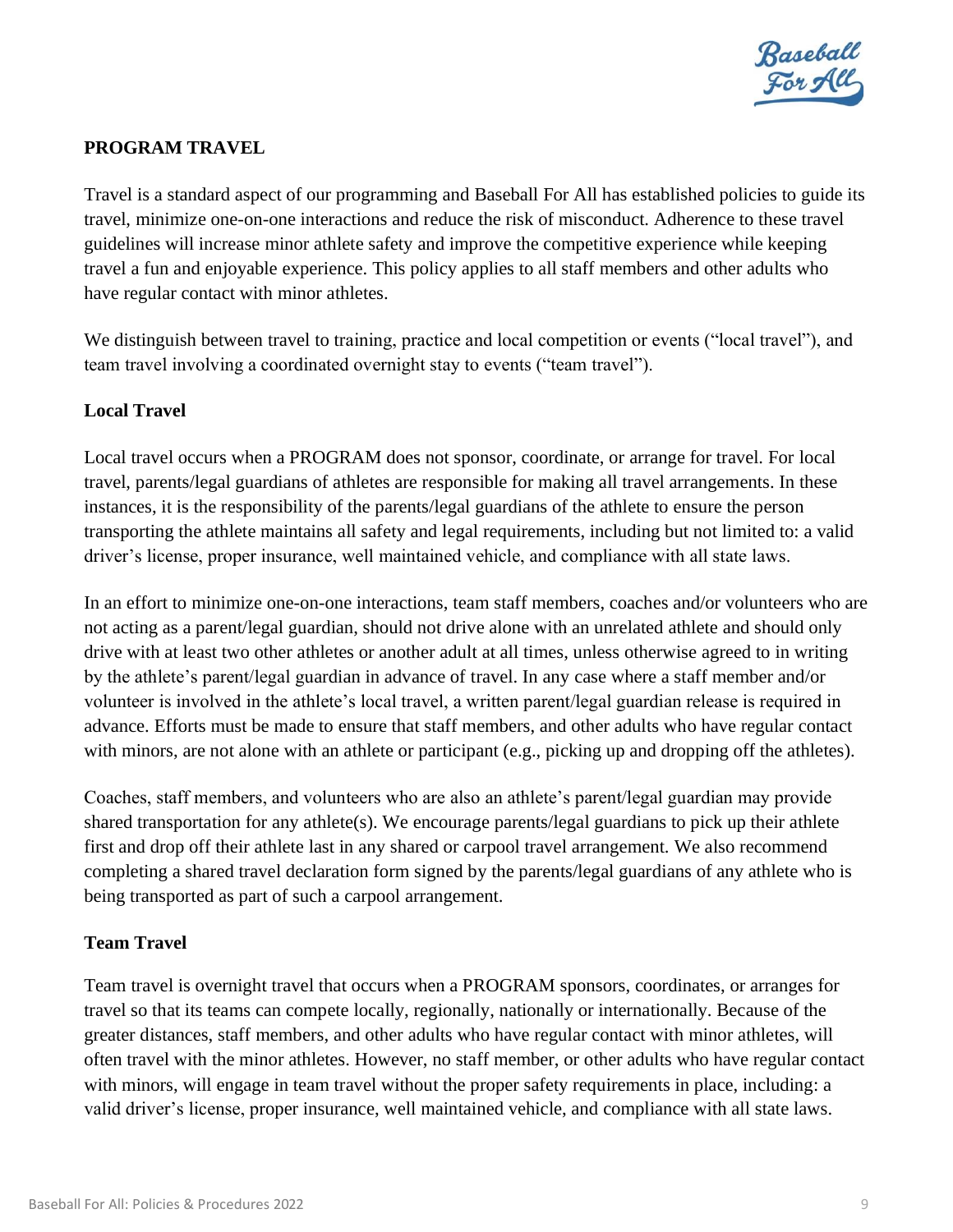

PROGRAM make efforts to provide adequate supervision through staff members and other adults who have regular contact with minor athletes. Appropriate adult-to-minor athlete ratios depends on the age of the athletes and other participants. Evaluate each program and discuss this topic with parents/legal guardians of minor athletes to determine supervisory needs.

For team travel, hotels and air travel will be booked in advance by PROGRAM. Minor athletes will share rooms, with 2-4 minor athletes assigned per room depending on accommodations. Team will notify hotel management should any special arrangements be warranted. For instance, Team will ask hotels to block pay-per-view channels and request an additional large room or suite so that its members and minor athletes may socialize as a group. Meetings do not occur in hotel rooms (and may occur in hotel lobbies or other meeting rooms), and separate spaces will be reserved for adults and minor athletes to socialize.

We encourage family members who wish to stay in the team hotel to do so. If family members do not stay in the team hotel, it is encouraged that all minor athletes call parents/legal guardians regularly and will allow for any unscheduled calls by either the minor athlete or parent/legal guardian.

## **Travel Notification**

When possible, PROGRAM will provide reasonable advance notice before team travel. Notice will include the dates, location and duration of competition. Travel notice will also include designated team hotels for overnight stays as well as a contact person within the PROGRAM. This individual will be the point of contact to confirm intention to travel and to help with travel details.

PROGRAM will post specific travel itineraries when they become available. These will include a more detailed, hour-by-hour itinerary, as well as contact information for team travel chaperones.

#### **Mixed-Gender and Mixed-Age Travel**

While Baseball For All is traditionally an all-girls program, it is possible teams may at-times be co-ed. Athletes will only share a room with other athletes of the same gender and age group. Athletes will also be grouped by age and gender for the purposes of assigning an appropriate chaperone. PROGRAM will make every effort to provide these groups at least one chaperone of the same gender. However, in instances where PROGRAM rely on parents/legal guardians to serve as chaperones, it may be limited in providing this match.

Regardless of gender, an unrelated staff member, and other adults who have regular contact with minors, shall not share a hotel room or other sleeping arrangement alone with a minor athlete (unless the staff member, or other adults who have regular contact with minors, is the parent/legal guardian, or sibling of that particular minor athlete). In the event that rooms are connected, such as a hotel room with adjoining rooms, a lock must be in place from both rooms. Where an adult is registered both as a coach and an athlete, and is functioning primarily as a coach, he or she may share sleeping arrangements with another registered coach.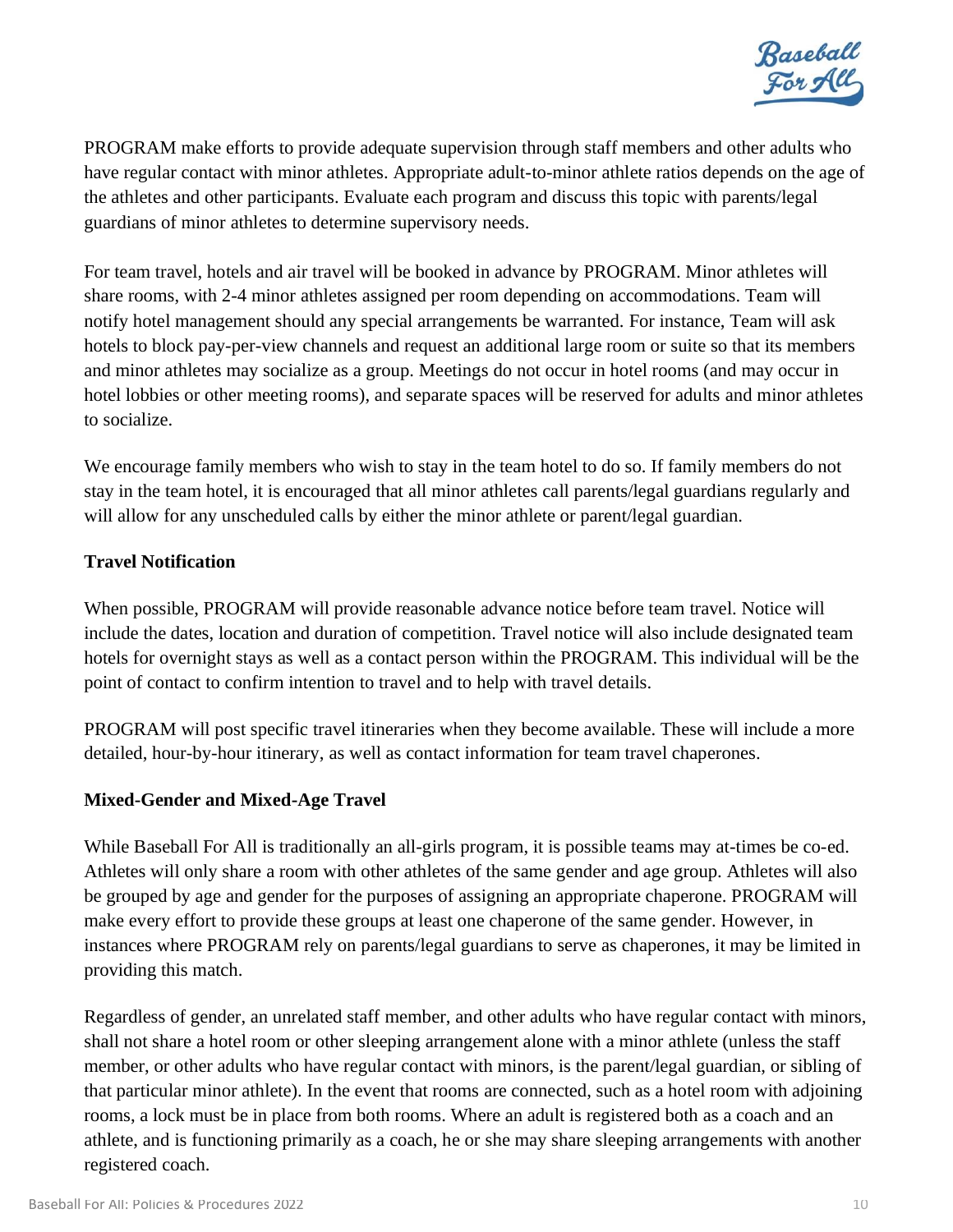

## **Travel Responsibilities of Coach and Staff**

During team or individual sport travel, staff members, and other adults who have regular contact with minors, will help with adherence to policy guidelines, including without limitation the Travel Policy and Locker Rooms and Changing Areas Policy and Reporting Policy.

If an unrelated staff member, and other adults who have regular contact with minors, transports an athlete in their private car for team or individual sport travel, a copy of the coach's or staff members valid driver's license is required, as is a copy of the parent/legal guardian's signed permission form.

When not practicing, training, competing, or preparing for competition, coaches and staff will monitor the activities of athletes, coaches, staff members, during team travel. Coaches and staff will:

- 1. Prepare athletes for team or individual sport travel and make athletes aware of all expectations. Supplemental information will be given to parents/legal guardians of minor athletes who are considered inexperienced travelers, new, or relatively new to team travel, or who are under the age of 14
- 2. Familiarize itself with all travel itineraries and schedules before the initiation of team or individual sport travel
- 3. Conform to and monitor others' adherence to all policies during team or individual sport travel.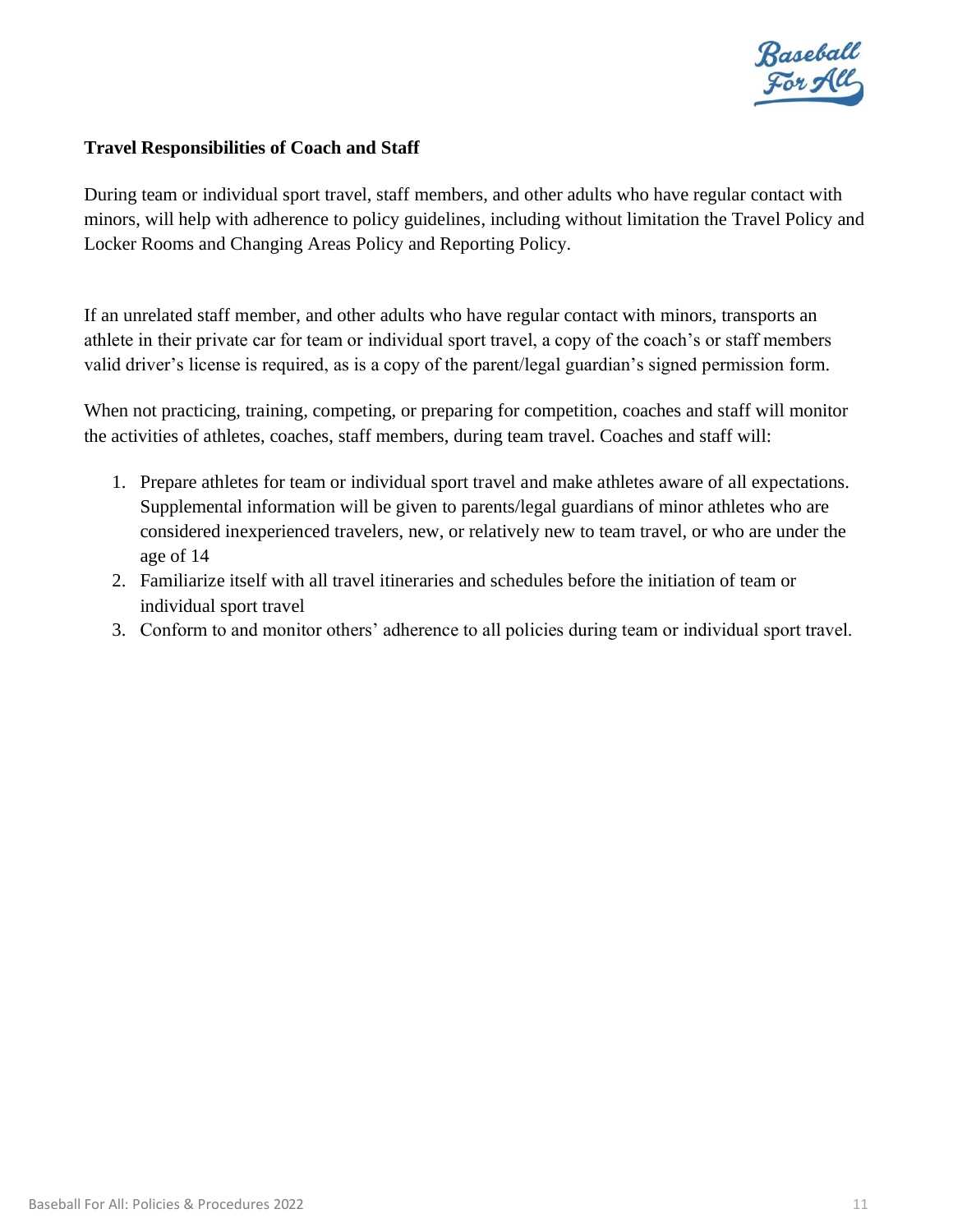

# **Locker Room and Changing Area**

Baseball For All is concerned with locker room activities between minors, minors and adults, adults being alone with individual minors in locker rooms and changing areas, with non-official or non- related adults having unsupervised access to athletes, and with inappropriate behavior among adults in locker room.

Athletes (especially minors) are particularly vulnerable in locker rooms and changing areas due to various stages of dress/undress and because minor athletes are less supervised than at many other times. Minor athlete-to-athlete problems, such as child sexual abuse and bullying, harassment, and hazing, often occur at times when athletes are not monitored. This is especially true in locker rooms. Because athletes are vulnerable in locker rooms and changing areas, it is also important to monitor contact between staff members and other adults who have regular contact with minor athletes. Adherence to a locker room and changing areas policy enhances privacy and reduces the likelihood of misconduct.

The following guidelines are designed to maintain personal privacy as well as to reduce the risk of misconduct in locker rooms and changing areas. This policy applies to all coaches, staff members and other adults who have regular contact with minor athletes.

## **Facilities**

PROGRAM will provide a description of practice and competition facilities to allow athletes and their families to plan their use. This information will be made available to minor athletes and families prior to any event, trip or season. Sample locker room descriptions, include:

- 1. No locker room or changing facilities. Athletes will be expected to come dressed for practice and to change and shower at home.
- 2. A changing area that is shared with the general public. As such, there are likely to be people who are not associated with PROGRAM in the changing area around the time of practice.
- 3. A changing area and locker room dedicated to our athletes and teams.
- 4. A changing area and locker room dedicated to our athletes and teams, as well as visiting athletes and teams.
- 5. When PROGRAM travel for competition, the facilities may differ from location to location. PROGRAM will work with the host team to provide as much information as early as possible regarding the locker room and changing areas and post that information as soon as it's available.
- 6. Under no circumstances shall an unrelated adult at a facility under PROGRAMS's jurisdiction be undressed (disrobed or partial and/or full nudity where private body parts are exposed) in front of athletes.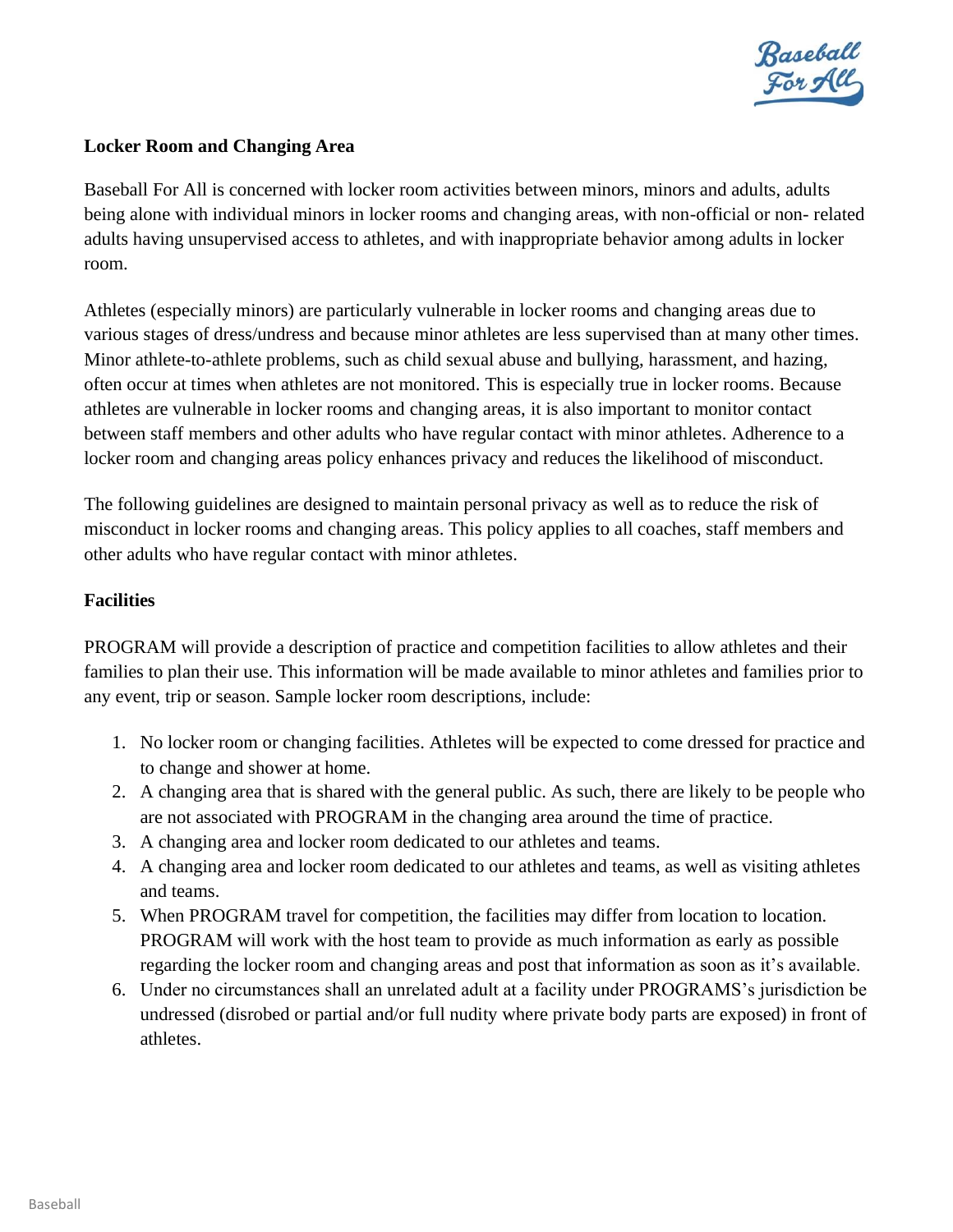

# **Monitoring**

In instances where PROGRAM has use of locker rooms and changing areas (e.g., immediately before and following practices and competitions), there will be regular monitoring of locker room areas. While constant monitoring inside of locker rooms and changing areas might be the most effective way to prevent problems, it is understood that this would likely make athletes uncomfortable and may even place PROGRAM coaches, and staff at risk for unwarranted suspicion.

PROGRAM will conduct a sweep of the locker rooms and changing areas before athletes arrive, post staff members directly outside of the locker rooms and changing areas during periods of use, and leave the doors open only when adequate privacy is still possible. PROGRAM will conduct these sweeps, with women checking on female-designated areas, and men checking on male- designated areas. PROGRAM will prohibit hazing, bullying, harassment, and other forms of misconduct in locker rooms and changing areas.

- 1. Coaches, staff, and volunteers make every effort to recognize when an athlete goes to the locker room or changing area during practice and competition, and will check on the athlete's whereabouts if they do not return in a timely fashion
- 2. Pursuant to appropriate one-on-one personal interactions, individual meetings with a minor athlete and a staff member, or other adults who have regular contact with minors, in a locker room, PROGRAM require that at least one additional adult be with the staff member or other adults who have regular contact with minors. Any responsible adult that monitors and supervises the locker room or changing area must be SafeSport compliant.
- 3. Parents/legal guardians who are not part of PROGRAM are restricted from entering locker rooms and changing areas unless it is truly necessary. In those instances, it should only be a same-sex parent/legal guardian. If this is necessary, parents/legal guardians should let PROGRAM coach or staff member know about this prior to entering the locker rooms.
- 4. If an athlete needs assistance with his or her uniform or gear, or an athlete's disability warrants assistance, then a parent/legal guardian who is not part of PROGRAM staff must inform an organization staff member beforehand that the parent/legal guardian will be helping the athlete.